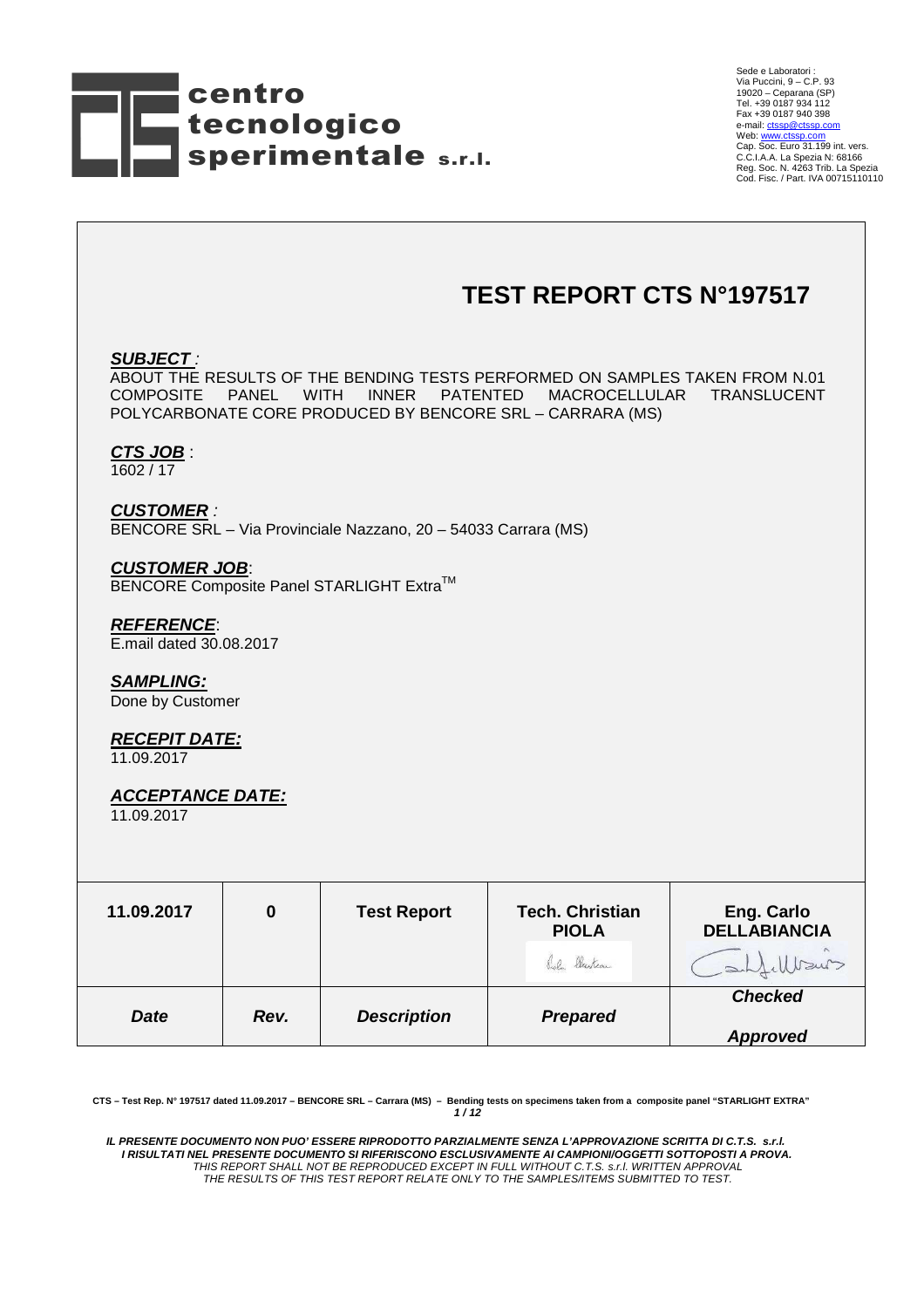

## **INDEX**

## 1 – **MATERIAL RECEIVED**

## 2 – **TESTS REQUIRED AND REFERENCE STANDARDS**

## 3 – **INSTRUMENTS AND EQUIPMENTS EMPLOYED**

## 4 – **TESTS PERFORMED AND RESULTS**

4.1 Bending strenght determination

4.2 Bending modulus of elasticity determination

## 5 – **CONCLUSIONS**

**Attached** : [**A1 ÷ A5**] Load – deflection curves – flexural tests

**CTS – Test Rep. N° 197517 dated 11.09.2017 – BENCORE SRL – Carrara (MS) – Bending tests on specimens taken from a composite panel "STARLIGHT EXTRA" 2 / 12**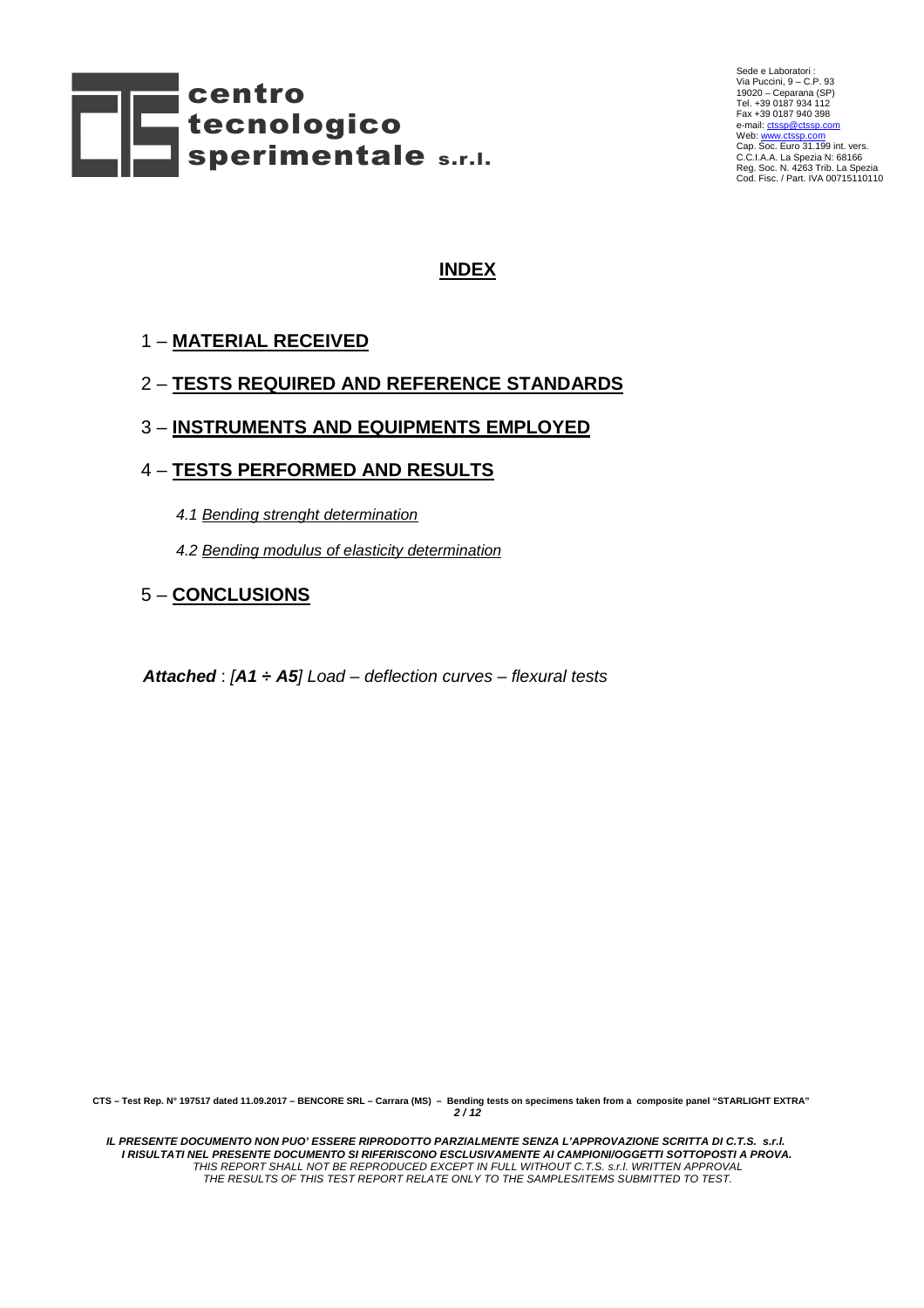

### **1 – MATERIAL RECEIVED**

N° 05 specimens (50 x 800 mm) taken from a composite panel with inner patented macrocellular translucent Polycarbonate core Type "STARLIGHT Extra" with nominal thickness 34 mm

The appearance of composite material is shown in the following Figs. 1 - 2.



**Fig. 1 – View of a sample of composite material "STARLIGHT Extra" type.** 



**Fig. 2 – View of a sample of composite material through the thickness (34 mm).** 

**CTS – Test Rep. N° 197517 dated 11.09.2017 – BENCORE SRL – Carrara (MS) – Bending tests on specimens taken from a composite panel "STARLIGHT EXTRA" 3 / 12**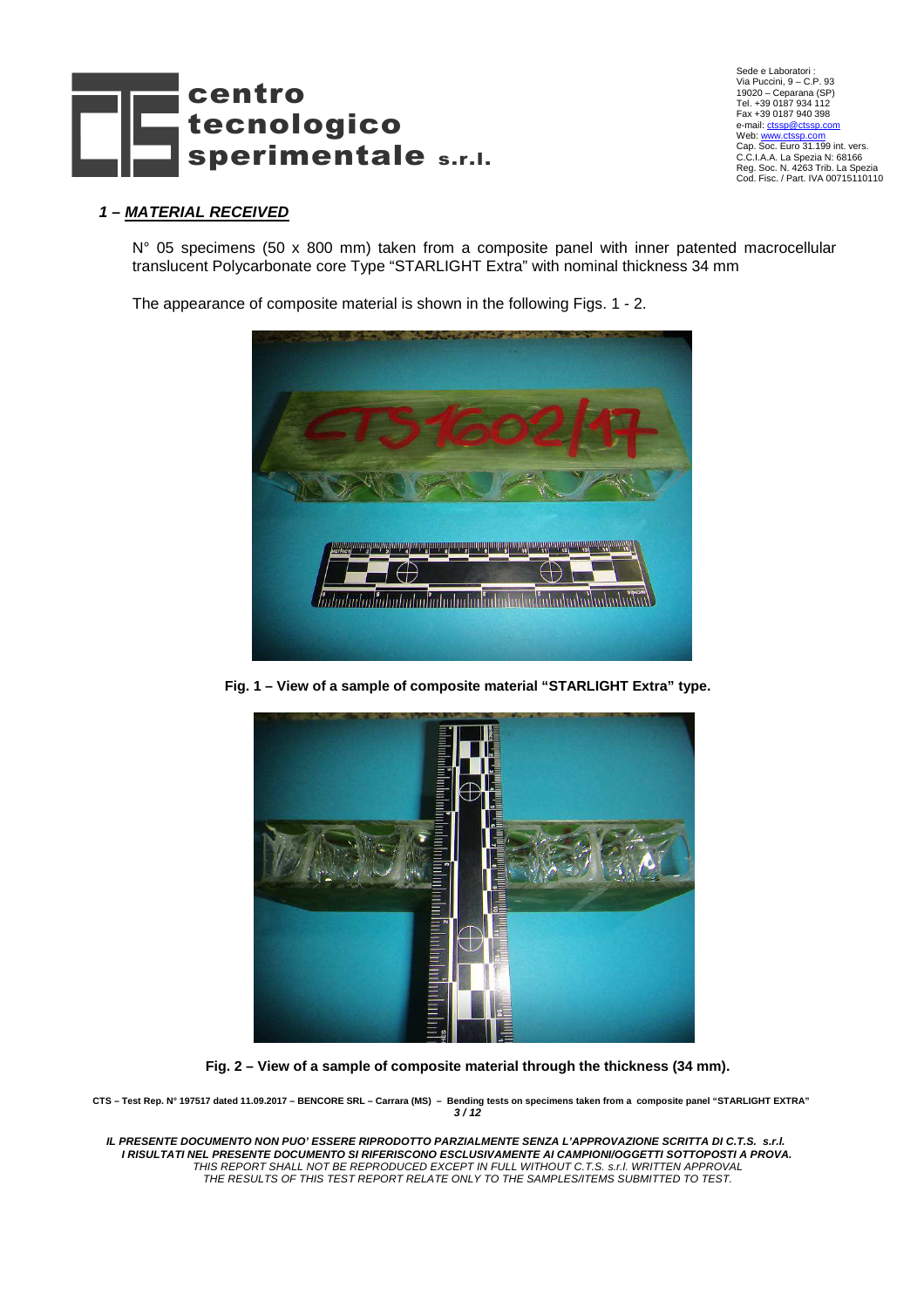

## **2 – TESTS REQUIRED AND REFERENCE STANDARDS**

The following tests on the received specimens

N°05 Bending strength determination according to UNI EN 310 : 1994;

N°05 Bending modulus of elasticity determination according to UNI EN 310 : 1994.

### **3 – INSTRUMENTS AND EQUIPMENTS EMPLOYED**

 Instruments and equipments listed in Table A below have been used for testing the composite samples in subject.

| N° | Description     | Trade Mark      | Model         | <b>Serial Number</b> |
|----|-----------------|-----------------|---------------|----------------------|
|    | Digital Caliper | <b>MITUTOYO</b> | $DIG 0 - 150$ | 08231678 [A38]       |
|    | Test Machine    | <b>INSTRON</b>  | 5581          | 1001 [A53]           |

#### **Tab. A - Instruments and equipments.**

### **4 – TESTS PERFORMED AND RESULTS**

#### **4.1** Bending strenght determination

The typical arrangement for bending test is shown in the Figs. 3 - 4.



**Fig. 3 – Typical arrangement for bending test (UNI EN 310).** 

**CTS – Test Rep. N° 197517 dated 11.09.2017 – BENCORE SRL – Carrara (MS) – Bending tests on specimens taken from a composite panel "STARLIGHT EXTRA" 4 / 12**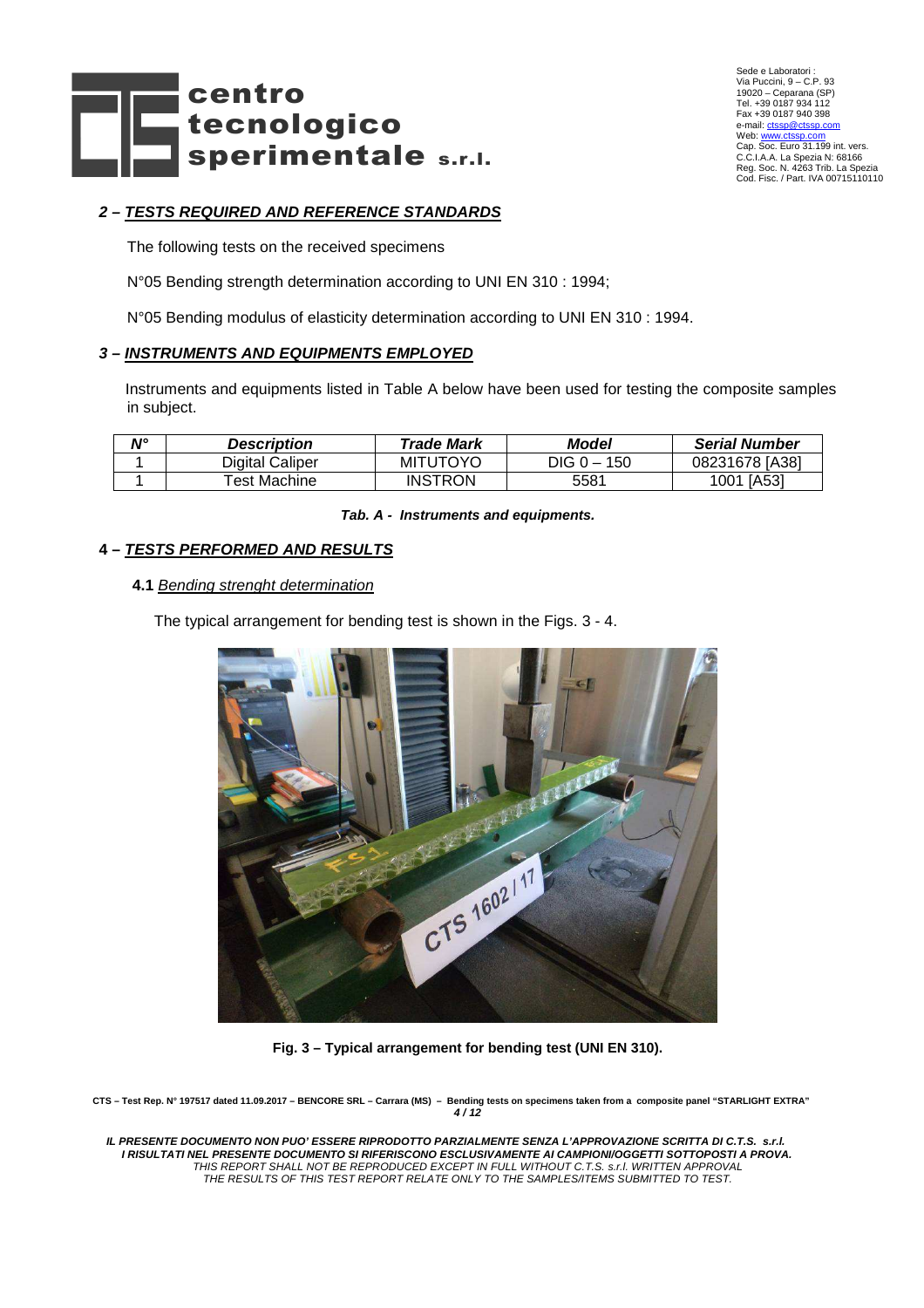



**Fig. 4 – Typical arrangement for bending test (UNI EN 310) – Lateral view.** 

The test load was applied with a constant rate  $V = 10$  mm / min, so that maximum load can be reached within  $60 \pm 30$  s.

The bending strength Rf (MPa) of each specimens was reckoned with the following equation:

$$
Rf = (3 F_{max} I_1) / (2 b t^2)
$$

where:

 $Rf =$  bending strength;  $F_{\text{max}}$  = breaking load;  $I_1$  = span length;  $b =$  specimen width;  $t =$  specimen thickness

The results obtained are summarized in the following Table B, the symbol Fu indicates the deflection reached at break point.

**CTS – Test Rep. N° 197517 dated 11.09.2017 – BENCORE SRL – Carrara (MS) – Bending tests on specimens taken from a composite panel "STARLIGHT EXTRA" 5 / 12**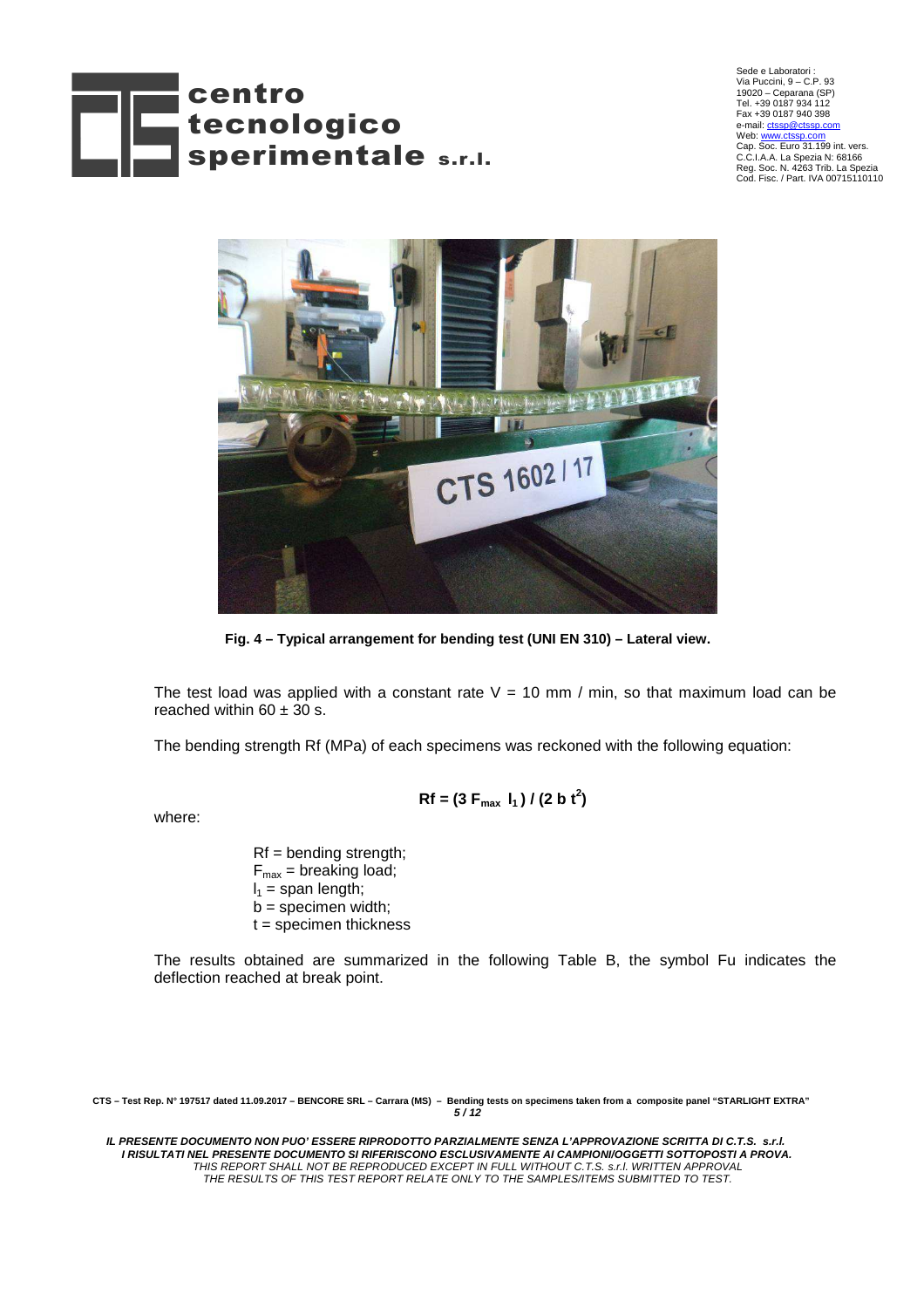



| <b>SPECIMEN</b>           | <b>DIMENSIONS</b> |      |      | <b>BREAKING</b> | <b>BENDING</b>  | <b>Fu</b> |
|---------------------------|-------------------|------|------|-----------------|-----------------|-----------|
|                           | I1                | b    |      | <b>LOAD</b>     | <b>STRENGTH</b> |           |
| N.                        | (mm)              | (mm) | (mm) | Fmax (N)        | Rf (MPa)        | (mm)      |
| FS <sub>1</sub>           | 700               | 50,1 | 33,8 | 1649            | 30,3            | 81,6      |
| FS <sub>2</sub>           | 700               | 50,1 | 33,9 | 1552            | 28,3            | 76,8      |
| FS <sub>3</sub>           | 700               | 50,2 | 33,7 | 1610            | 29,7            | 79,9      |
| FS4                       | 700               | 50,3 | 33,9 | 1694            | 30,8            | 87,4      |
| FS <sub>5</sub>           | 700               | 50,5 | 33,8 | 1671            | 30,4            | 81,1      |
| <b>MEAN VALUE [FS]</b>    |                   |      |      |                 | 29,9            |           |
| <b>Standard deviation</b> |                   |      |      |                 | 0,97            |           |

#### **Tab. B - Bending strength results.**

The typical failure of test specimens happened for the fracture of the external layer subjected to compression stress, see Figs.  $5 - 8$ .



**Figs. 5 – 6 Typical specimen failure happened on external layer of composite panel [Specimen FS1].** 



**Figs. 7 – 8 Typical specimen failure happened on external layer of composite panel [Specimen FS4].** 

**CTS – Test Rep. N° 197517 dated 11.09.2017 – BENCORE SRL – Carrara (MS) – Bending tests on specimens taken from a composite panel "STARLIGHT EXTRA" 6 / 12**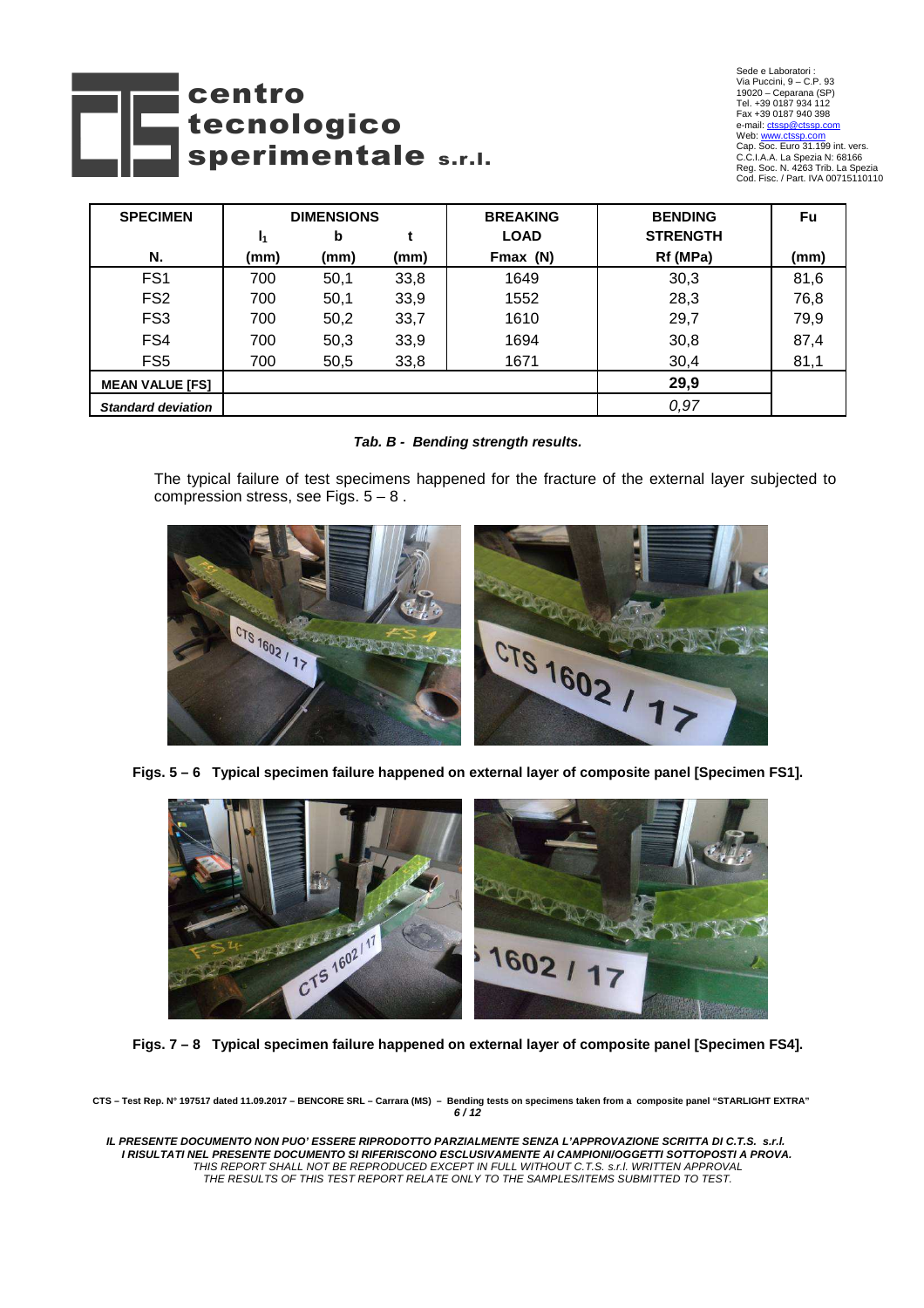

#### **4.2** Bending modulus of elasticity determination

For the determination of the bending modulus of elasticity was employed the load – deflection curve for each specimens.

The load – deflection curves are reported in ATT.  $1 - 5$ 

The bending modulus of elasticity was calculated by the following equation:

$$
E_F = I_1^3 (\Delta P / \Delta h) / (4 b t^3)
$$

where:

 $E_F$  = bending modulus of elasticity;

 $I_1$  = span length;

 $\Delta F$  = increment of load on the straight line portion of the load – deflection curve;

∆h = increment of deflection at the mid – length of the specimen;

- $b =$  specimen width:
- $t =$  thickness width.

The results are summarized in the following Table C

| <b>SPECIMEN</b>           | <b>DIMENSIONS</b> |      |      | $\Delta$ F / $\Delta$ h | $E_F$ |
|---------------------------|-------------------|------|------|-------------------------|-------|
|                           | I1                | b    |      |                         |       |
| Ν.                        | (mm)              | (mm) | (mm) | (N/mm)                  | (MPa) |
| FS <sub>1</sub>           | 700               | 50,1 | 33,8 | 24,61                   | 1091  |
| FS <sub>2</sub>           | 700               | 50,1 | 33,9 | 24,13                   | 1060  |
| FS <sub>3</sub>           | 700               | 50,2 | 33,7 | 24,44                   | 1091  |
| FS4                       | 700               | 50,3 | 33,9 | 24,91                   | 1090  |
| FS <sub>5</sub>           | 700               | 50,5 | 33,8 | 24,86                   | 1093  |
| <b>MEAN VALUE [FS]</b>    |                   |      |      |                         | 1085  |
| <b>Standard deviation</b> |                   |      |      |                         | 1,53  |

**Tab. C - Bending Modulus of elasticity results.** 

#### **5 – CONCLUSIONS**

The mean values obtained in the bending tests performed on specimens taken from a composite panel – **STARLIGTH ExtraTM** type nominal thickness 34 mm – BENCORE production are:

 **# Bending strength (UNI EN 310 : 1994) =** 29,9 MPa

 **# Bending Modulus of elasticity (UNI EN 310 : 1994) =** 1085 MPa

**CTS – Test Rep. N° 197517 dated 11.09.2017 – BENCORE SRL – Carrara (MS) – Bending tests on specimens taken from a composite panel "STARLIGHT EXTRA" 7 / 12**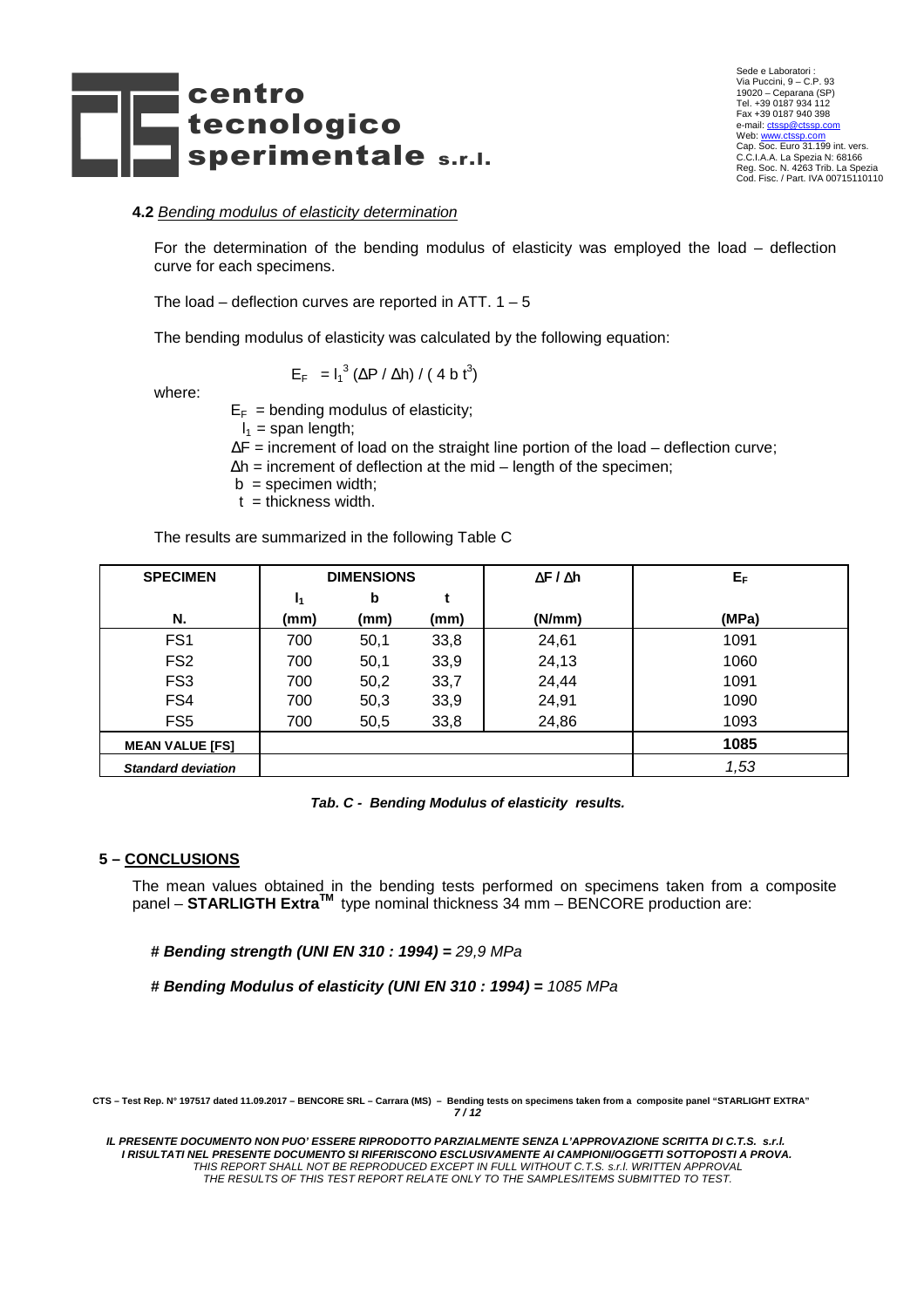



**ATT.1** 



## **# Load – deflection curve – bending test specimen FS1 #**

**CTS – Test Rep. N° 197517 dated 11.09.2017 – BENCORE SRL – Carrara (MS) – Bending tests on specimens taken from a composite panel "STARLIGHT EXTRA" 8 / 12 ATT.2**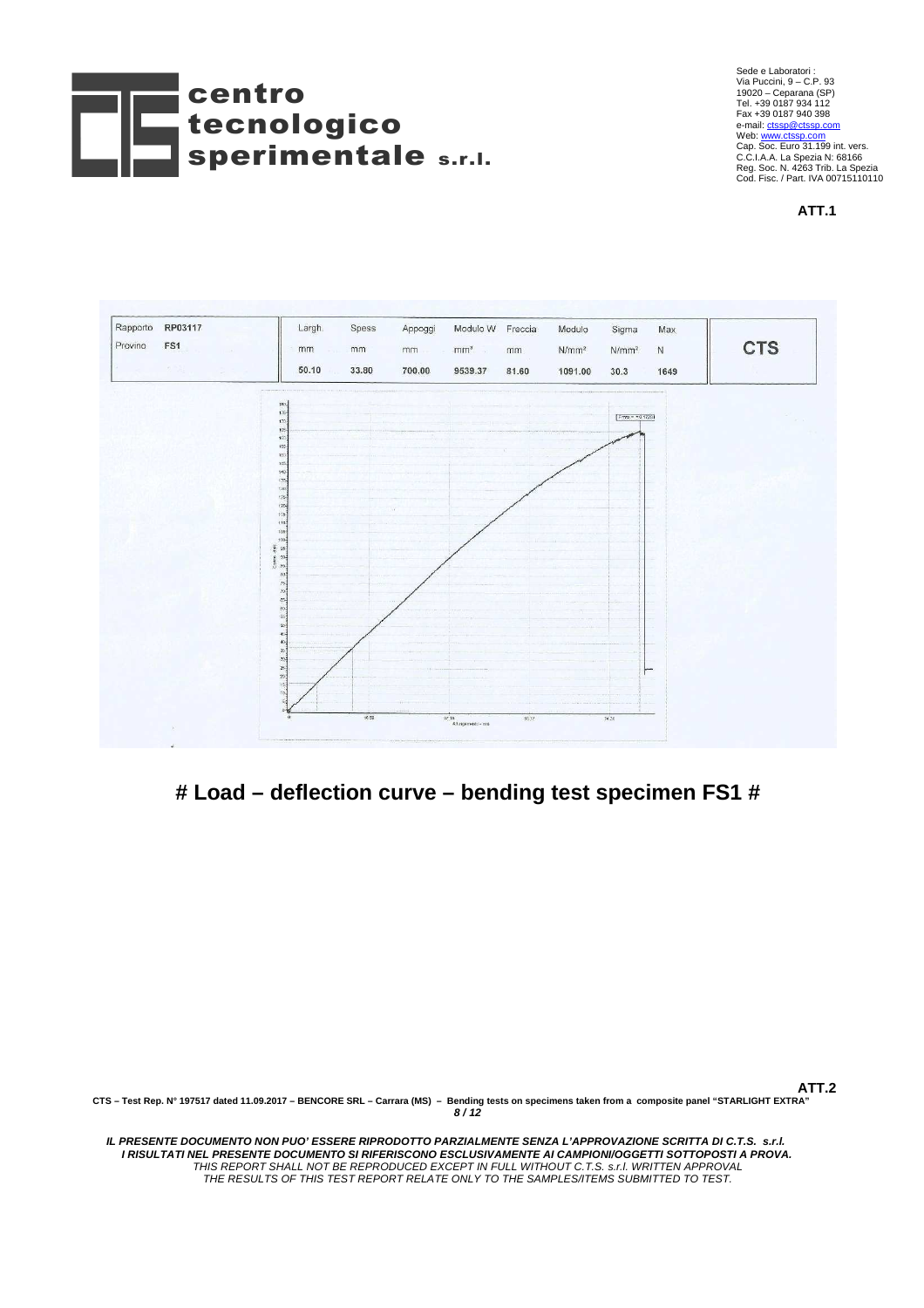





## **# Load – deflection curve – bending test specimen FS2 #**

**ATT.3** 

**CTS – Test Rep. N° 197517 dated 11.09.2017 – BENCORE SRL – Carrara (MS) – Bending tests on specimens taken from a composite panel "STARLIGHT EXTRA" 9 / 12**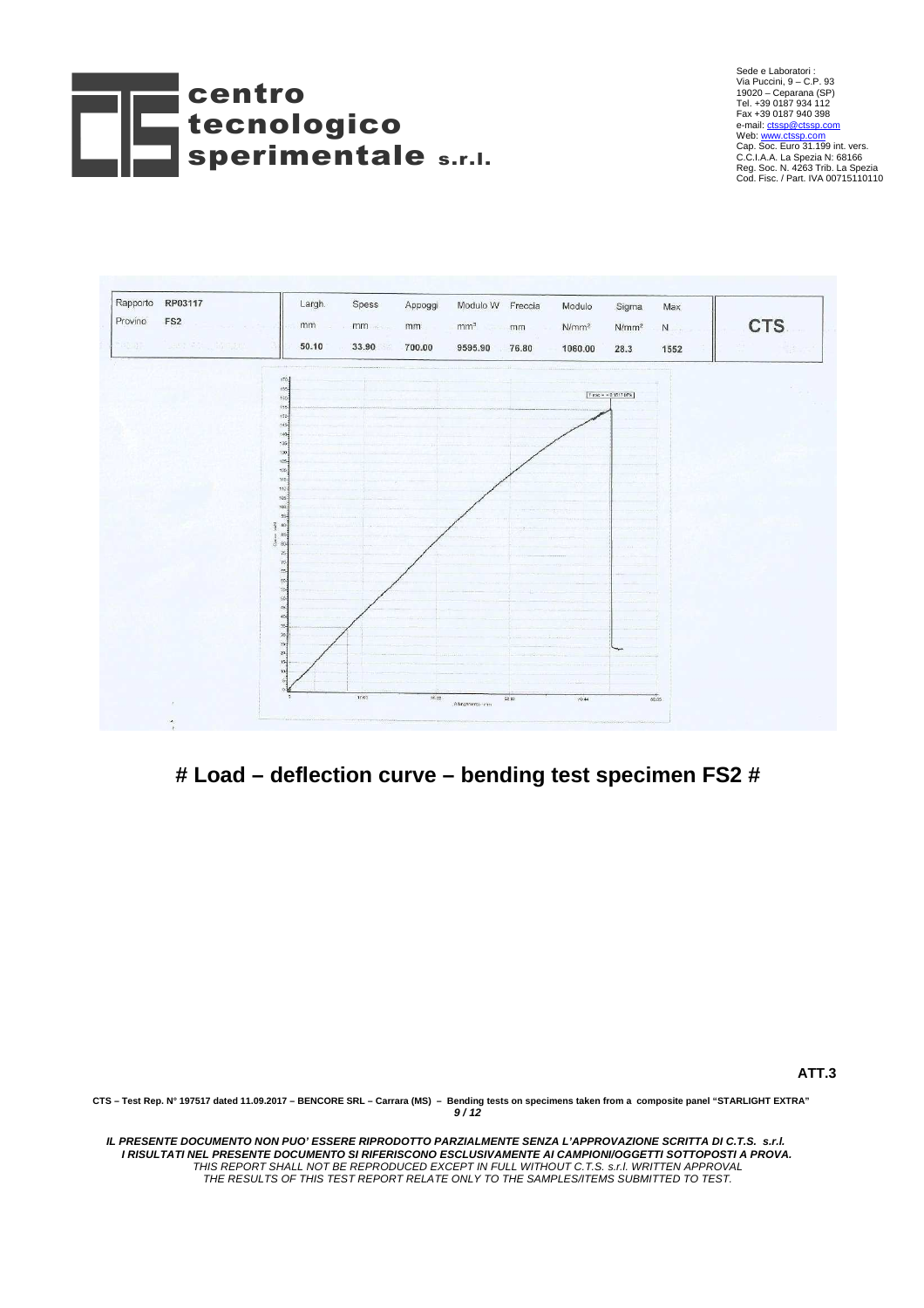

![](_page_9_Picture_1.jpeg)

![](_page_9_Figure_2.jpeg)

# **# Load – deflection curve – bending test specimen FS3 #**

**ATT.4** 

**CTS – Test Rep. N° 197517 dated 11.09.2017 – BENCORE SRL – Carrara (MS) – Bending tests on specimens taken from a composite panel "STARLIGHT EXTRA" 10 / 12**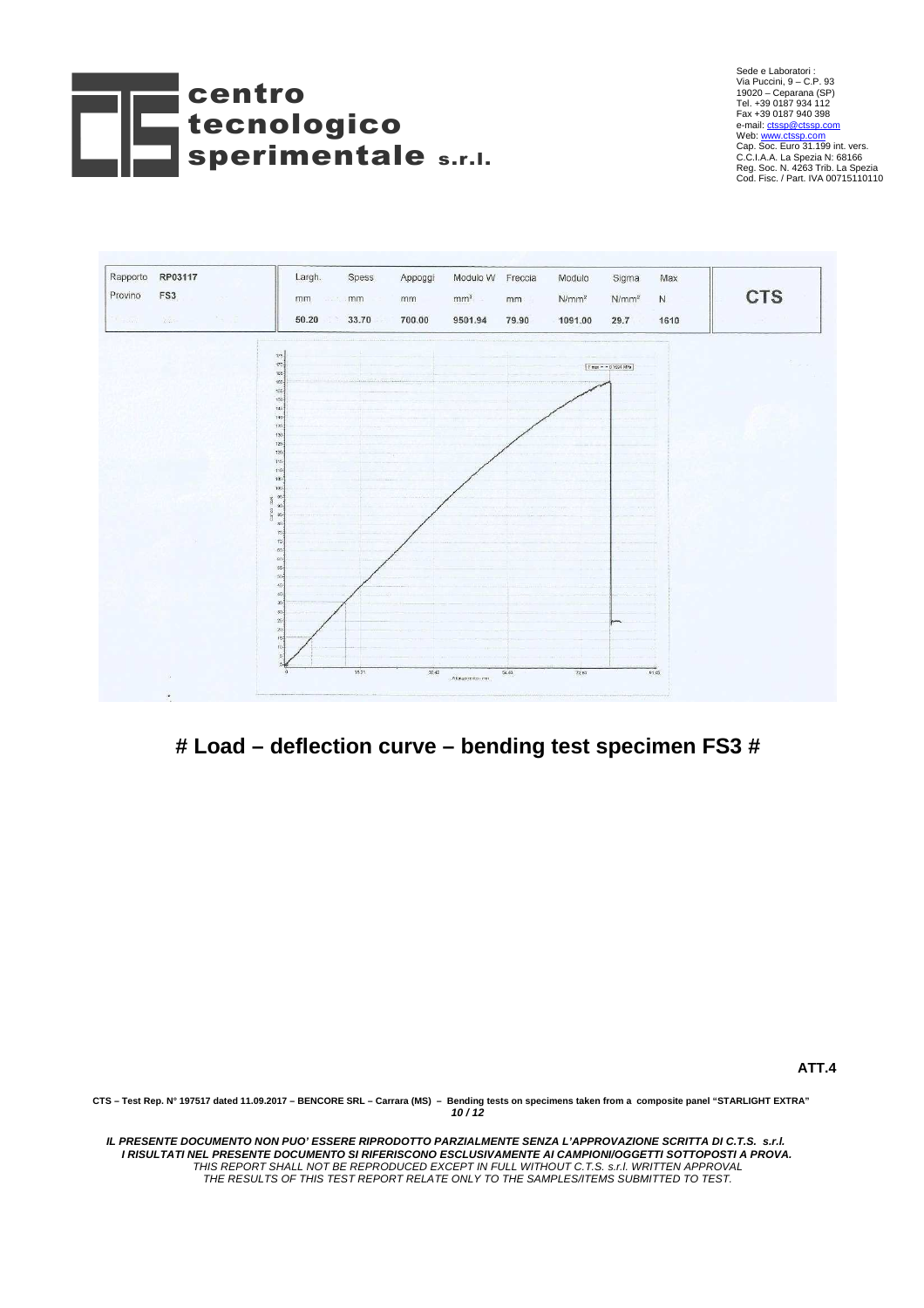![](_page_10_Picture_0.jpeg)

![](_page_10_Picture_1.jpeg)

![](_page_10_Figure_2.jpeg)

## **# Load – deflection curve – bending test specimen FS4 #**

**ATT.5** 

**CTS – Test Rep. N° 197517 dated 11.09.2017 – BENCORE SRL – Carrara (MS) – Bending tests on specimens taken from a composite panel "STARLIGHT EXTRA" 11 / 12**